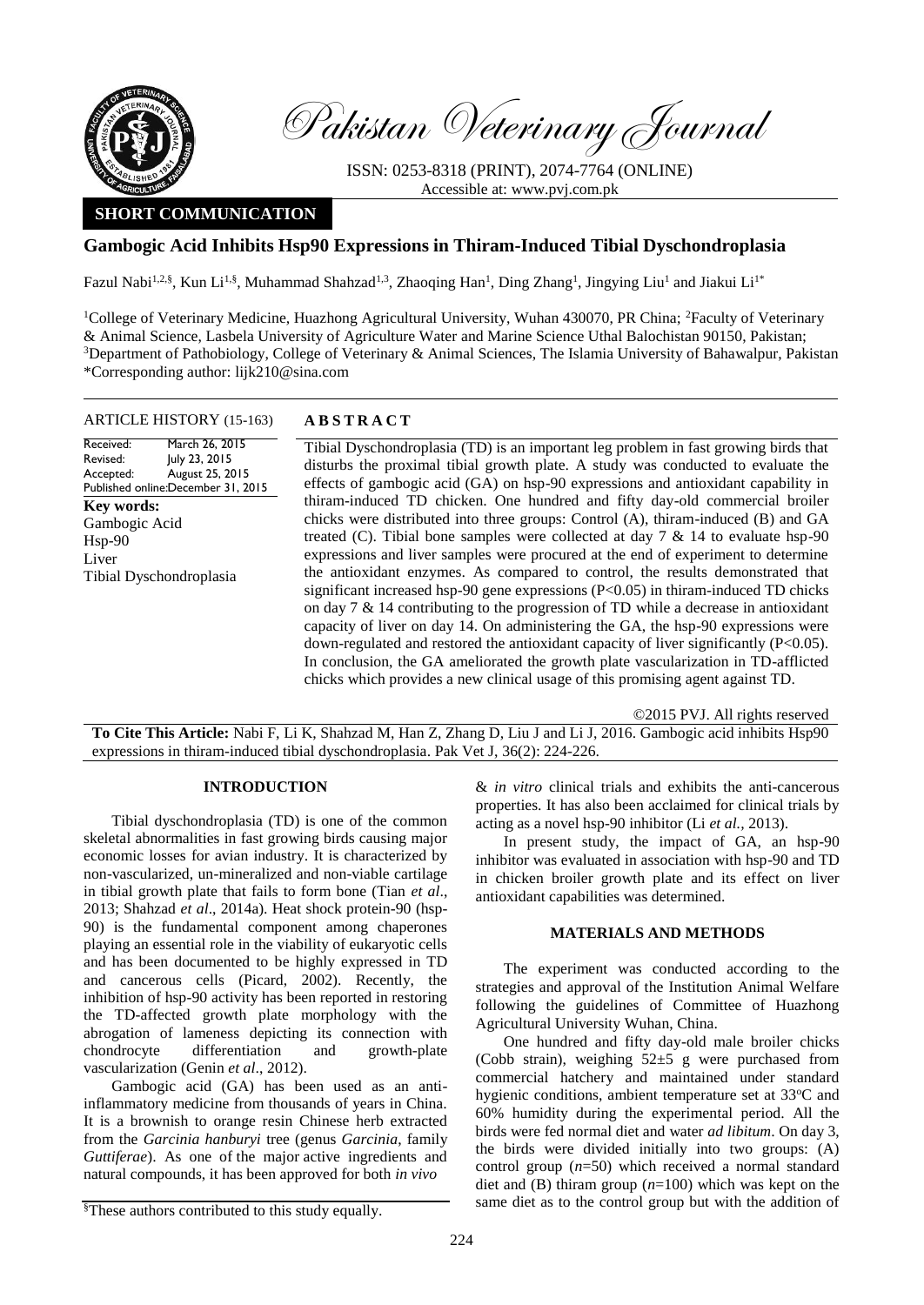40 mg/kg tetramethylthiuram disulphide (thiram) to induce TD. On day 7 post-hatch, 50 birds from thiram group were separated and designated as GA treated group (C). Gambogic acid (>98% purity on HPLC, Batch No. 20140401, Tianjin Shilan Technology Co. Ltd. China) was administered to group C @ 4mg/kg/d intra-peritoneal (IP) from day 7-14. These three groups were raised for 14 days and the number of lame birds in each group was recorded daily. Slaughtering was done on day 07 and 14 and TD lesions were verified and scored as described by Pines *et al.*, (2005). The growth plates from tibiotarsal bones were dissected out, immediately frozen in liquid nitrogen and stored at  $-70^{\circ}$ C for further analysis.

At the end of experiment, the liver samples from each group were collected and stored at -70°C for later analysis of glutathione peroxidase (GSH-PX), superoxide dismutase (SOD) and malondialdehyde (MDA) contents. Liver SOD and GSH-Px activity were interpreted in U per milligram of protein (U/mg protein) and liver MDA contents were expressed in nanomoles per gram wet weight of tissue (nmoles/g) by employing commercial reagent kits (Jiancheng Biochem Nanjing, China).

Total RNA was extracted from growth plates of each group and was reverse transcribed into cDNA using a reverse transcription kit (TransGen Biotech Company, Beijing, China). Polymerase chain reaction was performed using the specific primers based on published *Gallus gallus* sequences: for GAPDH forward GCCCAGAACATCATCCCA reverse CGGCAGGTCAG GTCAACA; for hsp-90 forward CTGTGAGGAACTGAT CCCCG reverse TTGCGGTTCTGGGAGTCTTC. The quantification of gene expression was performed by StepOnePlus™ Real-Time PCR System (Applied Biosystems, CA, USA) using SYBER Green RT-PCR kit (Takara Dalian, China) with subsequent thermal cycling parameter: 95°C for 30 sec, 40 amplification cycles at 95<sup>o</sup>C for 8 sec, 59<sup>o</sup>C for 30 sec and 72<sup>o</sup>C for 30 seconds.

The data was carried out among mean values of control and experimental groups using one way ANOVA followed with student *t* test and presented as mean ±standard error of means (SEM). The differences were considered statistically significant if \*P<0.05.

#### **RESULTS AND DISCUSSION**

In present study, the expression level of hsp-90 gene and liver oxidative stress was determined before and after GA administration in thiram induced TD. After two days of thiram administration, the birds started showing signs of lameness and pathological characteristics of tibial growth plate at day 7 and 14 were also obvious. As compared to the control group, the TD-affected tibiotarsal bones depicted a non-vascularized and thickened growth plates; however, the birds in GA treated group showed a decreasing pattern in lameness which was more obvious on day-10 post-hatch. A significant (P<0.05) upregulation in hsp-90 expression was observed in TDaffected birds as compared to control group; however, after gambogic acid treatment, it was down-regulated significantly  $(P<0.05)$  (Fig. 1).

The bone-related disorders like tibial dyschondroplasia constitute a major economic loss and pose an animal welfare problem to the poultry industry (Shahzad



**Fig. 1:** Effect of gambogic acid administration on hsp-90 gene expressions in thiram-induced tibial dyschondroplasia Real-time quantitative PCR analysis of hsp-90 on day 7 and day 14. Expression levels were normalized to the levels of the geometric mean of GAPDH gene expression. Values (mean±SD; mean of n=4 for each group); results are shown relative to mRNA expression levels from the control group (normal growth plates) set to one corresponding to the n-fold difference., <sup>a-c</sup>P<0.05. AU=arbitrary units.

**Table 1:** Liver antioxidant activities and MDA contents in thiraminduced (40mg/kg) broiler chicks and gambogic acid (4mg/kg/d) treated group as compared to control (C) on 14 days post-hatch

| <b>Parameters</b> |                   | Groups            |                   |
|-------------------|-------------------|-------------------|-------------------|
|                   | Control           | Thiram-           | Gambogic acid     |
|                   |                   | induced           | <b>Treated</b>    |
| SOD (U/mg)        | $133.01 \pm 1.3a$ | $88.7 \pm 1.6$ b  | $124.37 \pm 1.2a$ |
| GSH-Px (U/mg)     | $23.54 \pm 0.8a$  | $09.23 \pm 1.1 b$ | $19.03 \pm 0.6a$  |
| MDA (nmoles/g)    | 28.35±0.7a        | $39.8 \pm 1.3 b$  | 31.7±0.9a         |
|                   |                   |                   |                   |

Values (mean±SD) bearing different letters in a row differ significantly (P<0.05). Each group was comprised of 25 birds.

*et al.,* 2015). Thiram, one of the dithiocarbamate is normally used as pesticide and exhibits cytotoxic properties (Sharaf *et al*., 2010; Hussain *et al*., 2011). By interfering with metabolism and development of chondrocytes in fast growing birds, it results into the pathogenesis of TD (Rath *et al.,* 2007). In concomitant with our results, the inhibition of hsp-90 activity has been reported to reduce the hsp-90 levels which resulted into the restoration of vascularization in TD-affected growth plate and ultimately lead to the abrogation of lameness (Genin *et al.,* 2012).

The liver plays a vital role in the metabolism and detoxification of biological substances. In our study, as compared to control birds, a significant decrease (P<0.05) was observed in SOD and GSH-Px, the antioxidant enzymes and an increase  $(P<0.05)$  in MDA contents was detected in thiram-induced TD group. These levels were observed in vice versa significantly  $(P<0.05)$  in GAtreated group as compared to the thiram group at the end of experiment and the oxidative stress was reduced close to the normal levels significantly  $(P<0.05)$ . Superoxide dismutase and glutathione peroxidase constitute the major enzymatic oxidative defenses with an important function in protecting the aerobic cells from oxidative stress whereas the lipid peroxidation of cell membrane in case of any stress results in the releases MDA contents as an end product (Perry *et al.,* 2010; Shahzad *et al*., 2014b).

**Conclusion:** The present study for the first time suggests the hsp-90 inhibition in thiram-induced TD birds with natural hsp-90 inhibitor, gambogic acid. Moreover, the